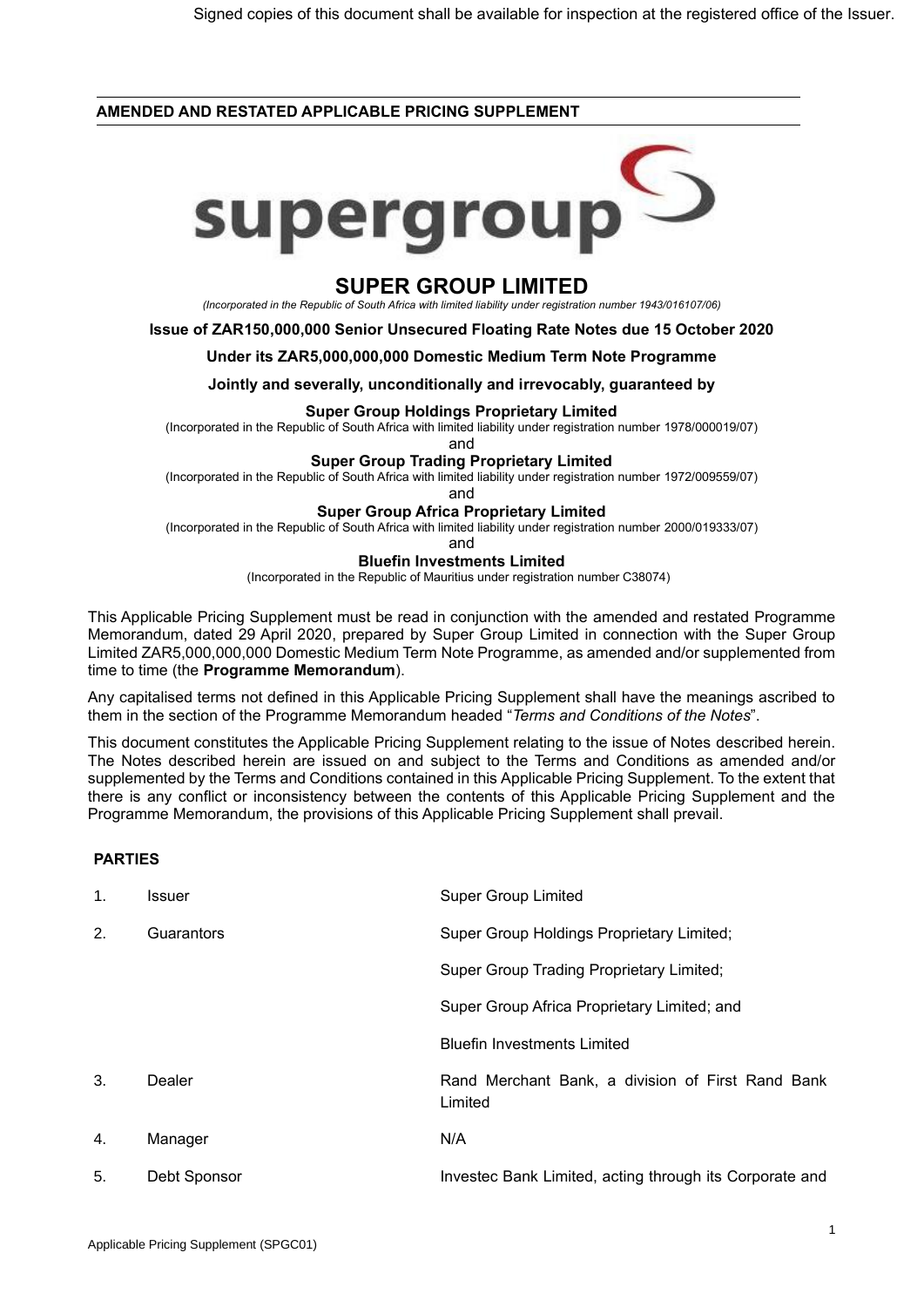|     |                                  | Institutional Banking division                                                                   |
|-----|----------------------------------|--------------------------------------------------------------------------------------------------|
| 6.  | Paying Agent                     | <b>Super Group Limited</b>                                                                       |
|     | <b>Specified Address</b>         | 27 Impala Road, Chislehurston, Sandton, Johannesburg,<br>2196, South Africa                      |
| 7.  | <b>Calculation Agent</b>         | <b>Super Group Limited</b>                                                                       |
|     | <b>Specified Address</b>         | 27 Impala Road, Chislehurston, Sandton, Johannesburg,<br>2196, South Africa                      |
| 8.  | <b>Transfer Agent</b>            | <b>Super Group Limited</b>                                                                       |
|     | <b>Specified Address</b>         | 27 Impala Road, Chislehurston, Sandton, Johannesburg,<br>2196, South Africa                      |
| 9.  | <b>Issuer Agent</b>              | Rand Merchant Bank, a division of First Rand Bank<br>Limited                                     |
|     | <b>Specified Address</b>         | 1 Merchant Place, Cnr Fredman Drive & Rivonia Road,<br>Sandton, Johannesburg, 2196, South Africa |
| 10. | Settlement Agent                 | Rand Merchant Bank, a division of First Rand Bank<br>Limited                                     |
|     | <b>Specified Address</b>         | 1 Merchant Place, Cnr Fredman Drive & Rivonia Road,<br>Sandton, Johannesburg, 2196, South Africa |
|     | PROVISIONS RELATING TO THE NOTES |                                                                                                  |
| 11. | <b>Status of Notes</b>           | <b>Senior Unsecured</b>                                                                          |
| 12. | Series Number                    | 8                                                                                                |
| 13. | <b>Tranche Number</b>            | 1                                                                                                |
| 14. | Aggregate Nominal Amount:        |                                                                                                  |
|     | (a)<br>Series                    | ZAR150,000,000                                                                                   |
|     | Tranche<br>(b)                   | ZAR150,000,000                                                                                   |

- 15. Interest **Interest**
- 16. Interest Payment Basis Floating Rate
- 17. Automatic/Optional Conversion from one Interest/Redemption/Payment Basis to another
- 
- 19. Issue Date 15 October 2019
- 20. Nominal Amount per Note ZAR1,000,000

18. Form of Notes The Notes in this Tranche are listed Notes, issued in uncertificated form and held by the CSD

N/A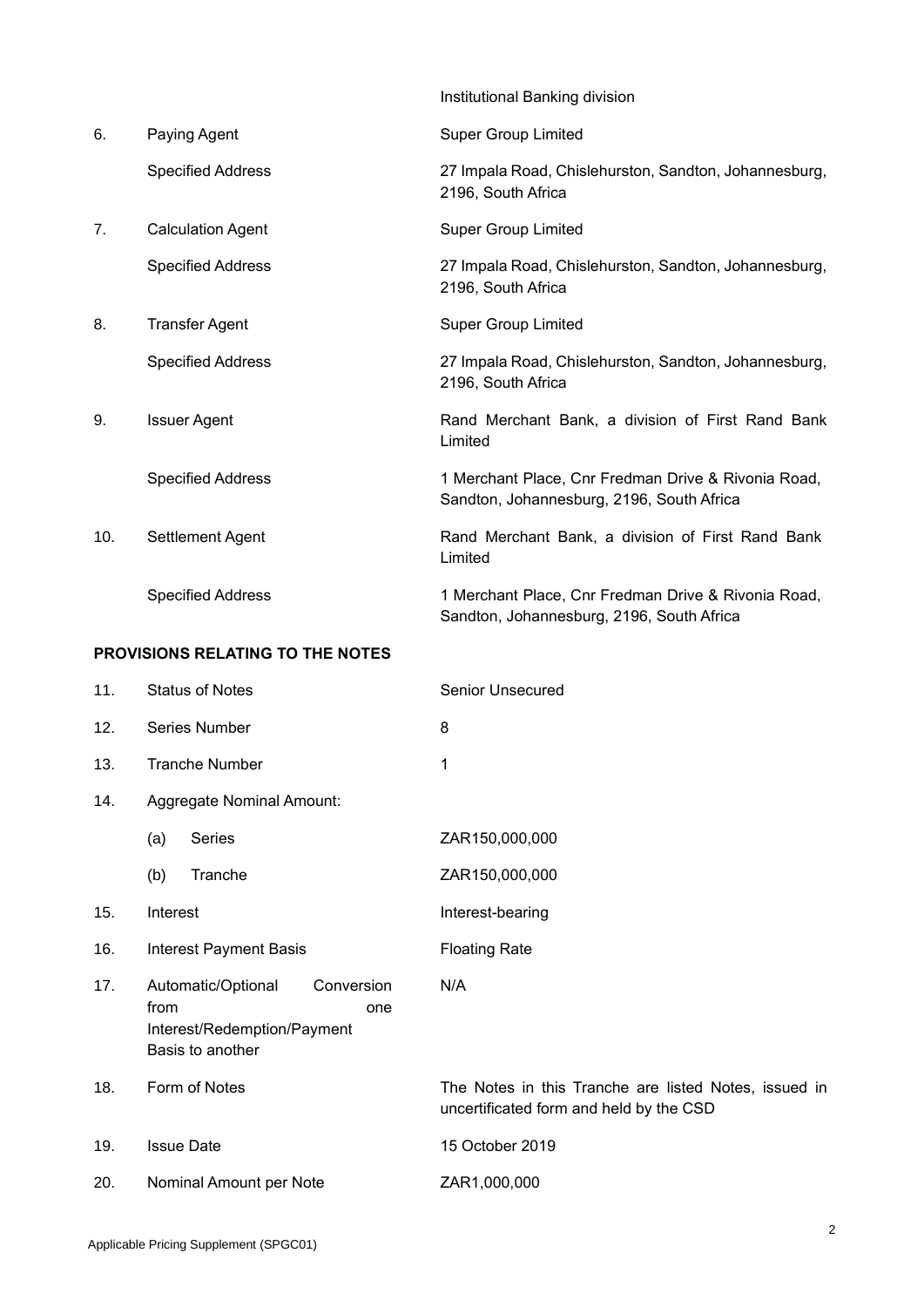| 21. | Specified Denomination        |                            |                                                                                                   |     | ZAR1,000,000                                                                                                                                                                                                                                                                                                                                                                                                                                                                                                                                           |
|-----|-------------------------------|----------------------------|---------------------------------------------------------------------------------------------------|-----|--------------------------------------------------------------------------------------------------------------------------------------------------------------------------------------------------------------------------------------------------------------------------------------------------------------------------------------------------------------------------------------------------------------------------------------------------------------------------------------------------------------------------------------------------------|
| 22. | <b>Specified Currency</b>     |                            |                                                                                                   |     | ZAR                                                                                                                                                                                                                                                                                                                                                                                                                                                                                                                                                    |
| 23. | <b>Issue Price</b>            |                            |                                                                                                   |     | 100%                                                                                                                                                                                                                                                                                                                                                                                                                                                                                                                                                   |
| 24. |                               |                            | <b>Interest Commencement Date</b>                                                                 |     | 15 October 2019                                                                                                                                                                                                                                                                                                                                                                                                                                                                                                                                        |
| 25. | <b>Maturity Date</b>          |                            |                                                                                                   |     | 15 October 2020                                                                                                                                                                                                                                                                                                                                                                                                                                                                                                                                        |
| 26. | Applicable<br>Convention      |                            | <b>Business</b>                                                                                   | Day | <b>Following Business Day</b>                                                                                                                                                                                                                                                                                                                                                                                                                                                                                                                          |
| 27. |                               |                            | <b>Final Redemption Amount</b>                                                                    |     | 100% of Nominal Amount                                                                                                                                                                                                                                                                                                                                                                                                                                                                                                                                 |
| 28. | Last Day to Register          |                            |                                                                                                   |     | By 17h00 on 4 January 2020, 4 April 2020, 4 July 2020<br>and 4 October 2020, or if such day is not a Business Day,<br>the Business Day before each Books Closed Period                                                                                                                                                                                                                                                                                                                                                                                 |
| 29. | <b>Books Closed Period(s)</b> |                            |                                                                                                   |     | The Register will be closed from 5 January 2020 to 14<br>January 2020, 5 April 2020 to 14 April 2020, 5 July 2020<br>to 14 July 2020 and 5 October 2020 to 14 October 2020<br>(all dates inclusive), or if any early redemption occurs, 10<br>days prior to the actual Redemption Date                                                                                                                                                                                                                                                                 |
| 30. |                               | Default Rate               |                                                                                                   |     | N/A                                                                                                                                                                                                                                                                                                                                                                                                                                                                                                                                                    |
|     |                               | <b>FIXED RATE NOTES</b>    |                                                                                                   |     | N/A                                                                                                                                                                                                                                                                                                                                                                                                                                                                                                                                                    |
|     |                               |                            |                                                                                                   |     |                                                                                                                                                                                                                                                                                                                                                                                                                                                                                                                                                        |
|     |                               | <b>FLOATING RATE NOTES</b> |                                                                                                   |     |                                                                                                                                                                                                                                                                                                                                                                                                                                                                                                                                                        |
| 31. | (a)                           | Floating<br>Date(s)        | Interest Payment                                                                                  |     | 15 January 2020, 15 April 2020, 15 July 2020 and 15<br>October 2020, or, if such day is not a Business Day, the<br>Business Day on which interest will be paid, as<br>determined in accordance with the Applicable Business<br>Day Convention (as specified in this Applicable Pricing<br>Supplement) with the first Floating Interest Payment Date<br>being 15 January 2020, or, if such day is not a Business<br>Day, the Business Day on which interest will be paid, as<br>determined in accordance with the Applicable Business<br>Day Convention |
|     | (b)                           | Interest Period(s)         |                                                                                                   |     | From and including the applicable Floating Interest<br>Floating Interest Payment Date, the first Interest Period<br>commencing on the Interest Commencement Date and<br>ending the day before the next Floating Interest Payment<br>Date (each Floating Interest Payment Date as adjusted<br>in accordance with the Applicable Business Day<br>Convention)                                                                                                                                                                                             |
|     | (c)                           |                            | Definition of Business Day (if<br>different from that set out in<br>Condition 1) (Interpretation) |     | Payment Date and ending on but excluding the following<br>N/A                                                                                                                                                                                                                                                                                                                                                                                                                                                                                          |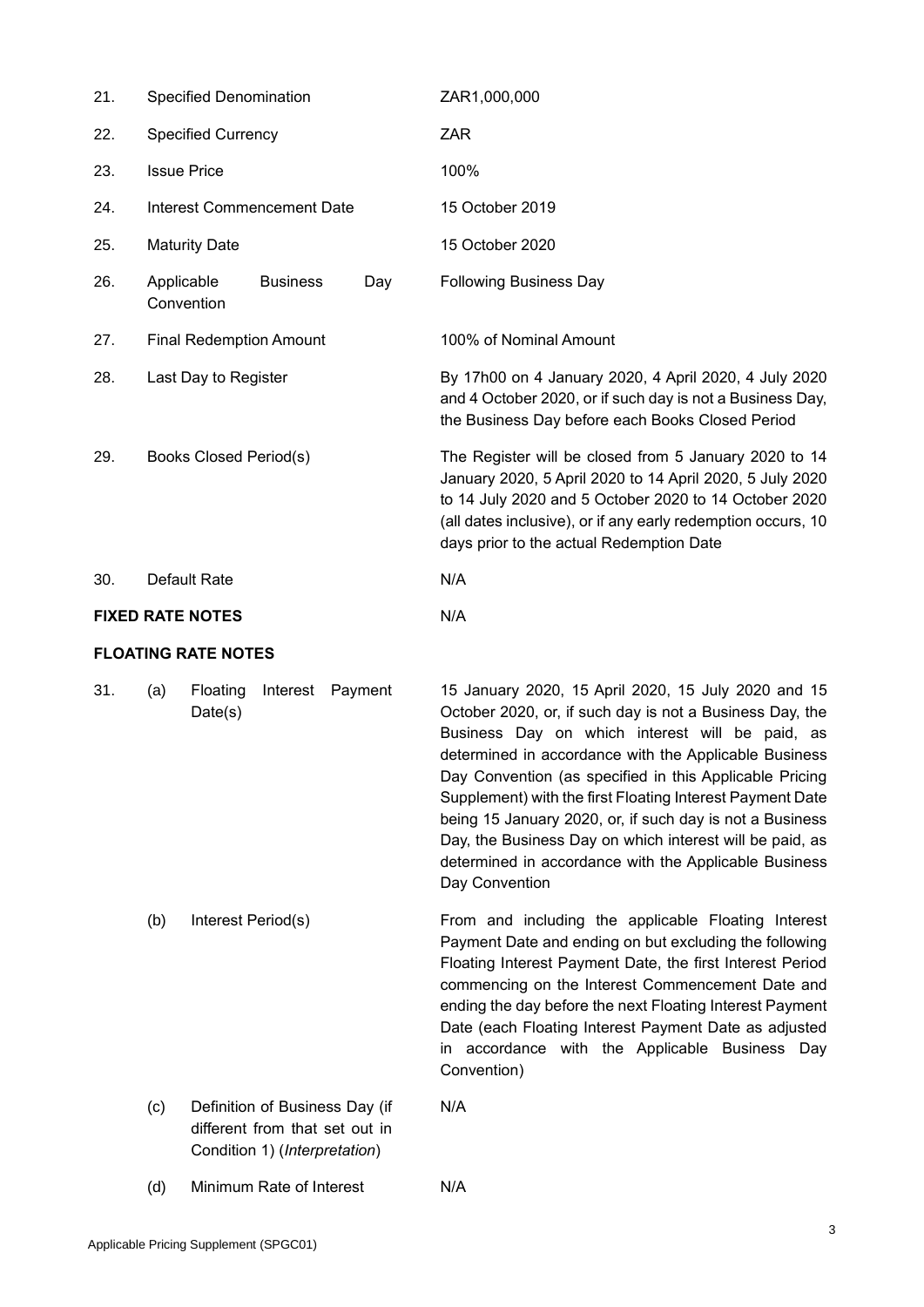|                    | (e)                                                                                                                                                                                                                              | Maximum Rate of Interest                                                                                              | N/A                                                                                                                         |
|--------------------|----------------------------------------------------------------------------------------------------------------------------------------------------------------------------------------------------------------------------------|-----------------------------------------------------------------------------------------------------------------------|-----------------------------------------------------------------------------------------------------------------------------|
|                    | (f)                                                                                                                                                                                                                              | Day Count Fraction                                                                                                    | Actual/365                                                                                                                  |
|                    | (g)                                                                                                                                                                                                                              | Other terms relating to the<br>method of calculating interest<br>(e.g.: Day Count Fraction,<br>rounding up provision) | N/A                                                                                                                         |
| 32.                |                                                                                                                                                                                                                                  | Manner in which the Rate of Interest<br>is to be determined                                                           | Screen Rate Determination (Reference Rate plus<br>Margin)                                                                   |
| 33.                | Margin                                                                                                                                                                                                                           |                                                                                                                       | 95 basis points per annum to be added to the Reference<br>Rate                                                              |
| 34.                |                                                                                                                                                                                                                                  | If ISDA Determination                                                                                                 | N/A                                                                                                                         |
| 35.                |                                                                                                                                                                                                                                  | If Screen Rate Determination:                                                                                         |                                                                                                                             |
|                    | (a)                                                                                                                                                                                                                              | Reference Rate (including<br>relevant period by reference<br>to which the Rate of Interest<br>is to be calculated)    | 3 month ZAR-JIBAR                                                                                                           |
|                    | (b)                                                                                                                                                                                                                              | Interest Rate Determination<br>Date(s)                                                                                | 15 January 2020, 15 April 2020 and 15 July 2020 with the<br>first Interest Rate Determination Date being 10 October<br>2019 |
|                    | (c)                                                                                                                                                                                                                              | Relevant Screen Page and<br>Reference Code                                                                            | ZAR-JIBAR-SAFEX                                                                                                             |
| 36.                | If Rate of Interest to be calculated<br>otherwise<br><b>ISDA</b><br>than<br>by<br>Determination<br>Screen<br>Rate<br><b>or</b><br>Determination, insert basis for<br>determining Rate of Interest/Margin/<br>Fallback provisions |                                                                                                                       | N/A                                                                                                                         |
| 37.                | interest                                                                                                                                                                                                                         | Calculation Agent responsible for<br>calculating amount of principal and                                              | <b>Super Group Limited</b>                                                                                                  |
|                    |                                                                                                                                                                                                                                  | <b>ZERO COUPON NOTES</b>                                                                                              | N/A                                                                                                                         |
|                    |                                                                                                                                                                                                                                  | <b>PARTLY PAID NOTES</b>                                                                                              | N/A                                                                                                                         |
|                    |                                                                                                                                                                                                                                  | <b>INSTALMENT NOTES</b>                                                                                               | N/A                                                                                                                         |
|                    |                                                                                                                                                                                                                                  | <b>MIXED RATE NOTES</b>                                                                                               | N/A                                                                                                                         |
|                    |                                                                                                                                                                                                                                  | <b>INDEX-LINKED NOTES</b>                                                                                             | N/A                                                                                                                         |
|                    |                                                                                                                                                                                                                                  | <b>DUAL CURRENCY NOTES</b>                                                                                            | N/A                                                                                                                         |
|                    |                                                                                                                                                                                                                                  | <b>EXCHANGEABLE NOTES</b>                                                                                             | N/A                                                                                                                         |
| <b>OTHER NOTES</b> |                                                                                                                                                                                                                                  |                                                                                                                       | N/A                                                                                                                         |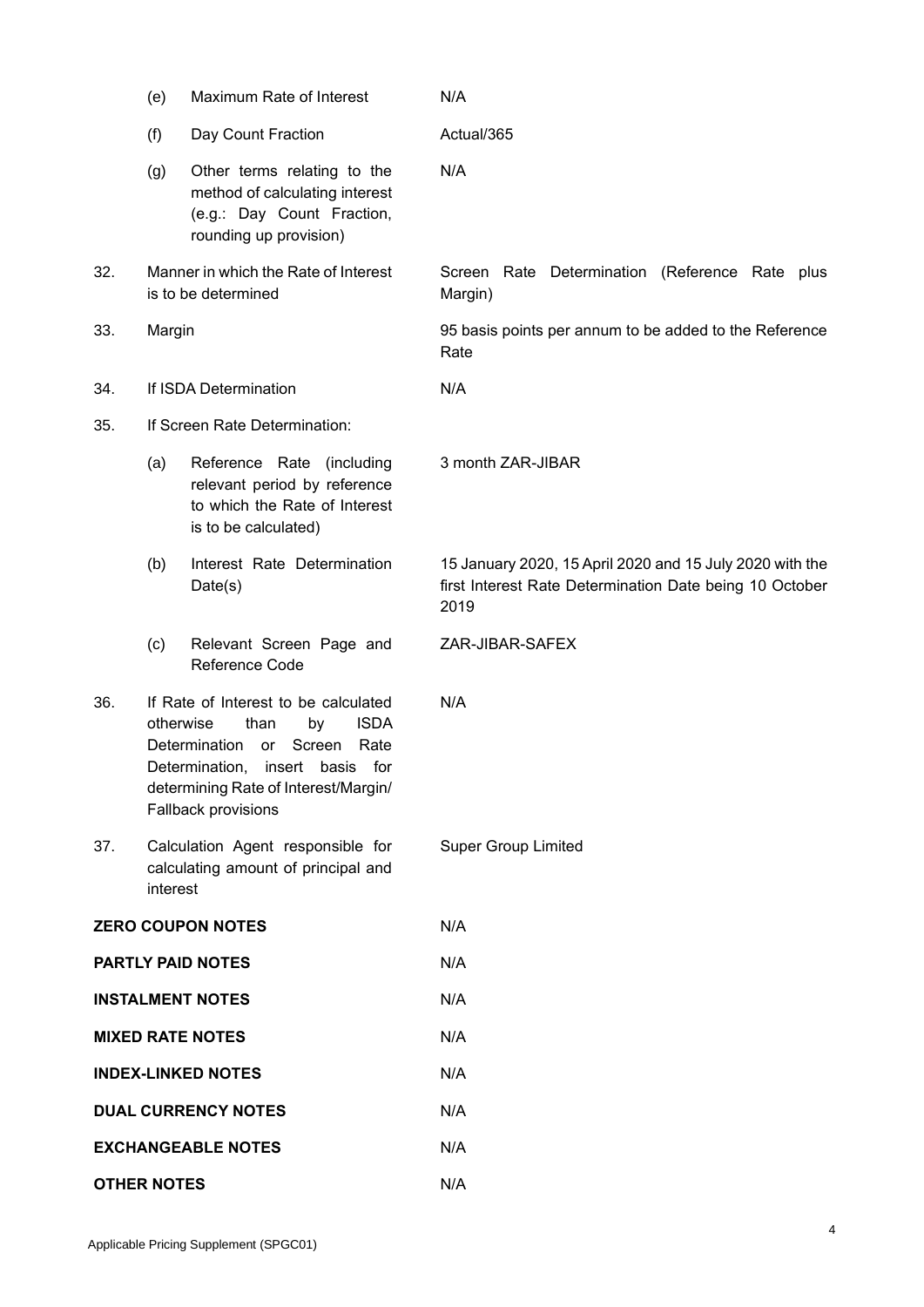# **PROVISIONS REGARDING REDEMPTION/MATURITY**

- 38. Redemption at the option of the Issuer pursuant to Condition 11.3 (*Redemption at the Option of the Issuer*): No
- 39. Redemption at the Option of the Senior Noteholders pursuant to Condition 11.4 (*Redemption at the Option of the Senior Noteholders*): No

40. Redemption in the event of a Change of Control at the election of Noteholders pursuant to Condition 11.5 (*Redemption in the event of a Change of Control*) or any other terms applicable to a Change of **Control** Yes

41. Early Redemption Amount(s) payable on redemption for taxation reasons or on Event of Default (if required).

# **GENERAL**

| 42. | <b>Financial Exchange</b>                                         | Interest Rate Market of the JSE Limited                                                                                     |
|-----|-------------------------------------------------------------------|-----------------------------------------------------------------------------------------------------------------------------|
| 43. | Additional selling restrictions                                   | N/A                                                                                                                         |
| 44. | ISIN No.                                                          | ZAG000163270                                                                                                                |
| 45. | <b>Stock Code</b>                                                 | SPGC01                                                                                                                      |
| 46. | Stabilising manager                                               | N/A                                                                                                                         |
| 47. | Provisions relating to stabilisation                              | N/A                                                                                                                         |
| 48. | Method of distribution                                            | <b>Dutch Auction</b>                                                                                                        |
| 49. | Credit Rating assigned to the Issuer                              | zaAAA long-term South Africa national scale credit rating<br>(affirmed on 21 November 2018 and will be renewed<br>annually) |
| 50. | <b>Applicable Rating Agency</b>                                   | <b>Standard &amp; Poor's Ratings Services</b>                                                                               |
| 51. | Governing law (if the laws of South<br>Africa are not applicable) | N/A                                                                                                                         |
| 52. | Other provisions                                                  | N/A                                                                                                                         |

Yes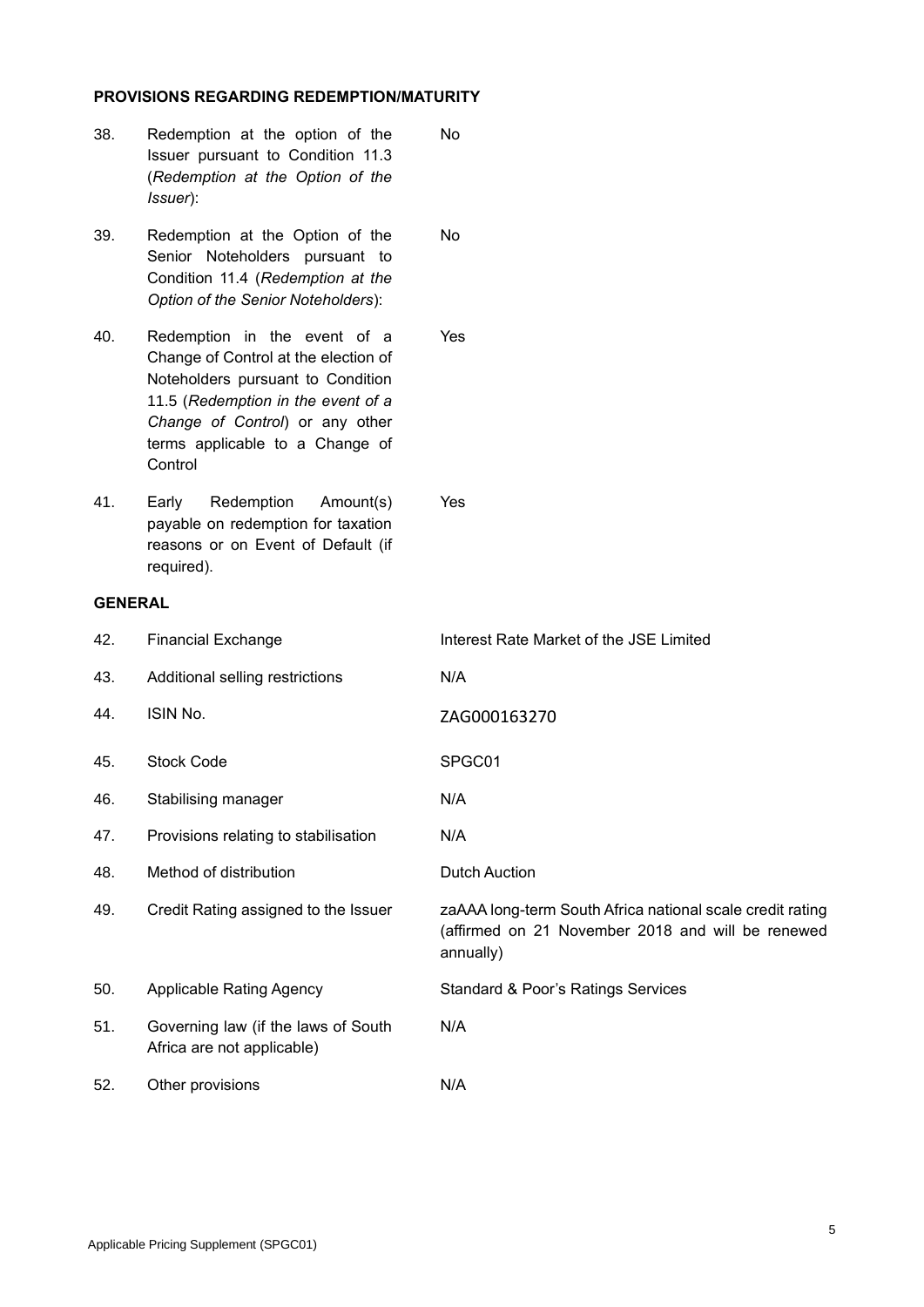### **DISCLOSURE REQUIREMENTS IN TERMS OF PARAGRAPH 3(5) OF THE COMMERCIAL PAPER REGULATIONS IN RELATION TO THIS ISSUE OF NOTES**

53. Paragraph 3(5)(a)

The "*ultimate borrower*" (as defined in the Commercial Paper Regulations) is the Issuer.

54. Paragraph 3(5)(b)

The Issuer is a going concern and can in all circumstances be reasonably expected to meet its commitments under the Notes.

55. Paragraph 3(5)(c)

The auditor of the Issuer is KPMG Incorporated.

56. Paragraph 3(5)(d)

As at the date of this issue:

- (a) the Issuer has issued ZAR1,904,000,000, exclusive of this issue, SPG008 and SPG009, issuing on same the Issue Date, Commercial Paper (as defined in the Commercial Paper Regulations); and
- (b) the Issuer estimates that it may issue ZAR500,000,000, exclusive of this issue, SPG008 and SPG009, issuing on same the Issue Date, Commercial Paper during the current financial year, ending 30 June 2020.
- 57. Paragraph 3(5)(e)

All information that may reasonably be necessary to enable the investor to ascertain the nature of the financial and commercial risk of its investment in the Notes is contained in the Programme Memorandum and the Applicable Pricing Supplement.

58. Paragraph 3(5)(f)

There has been no material adverse change in the Issuer's financial position since the date of its last audited financial statements.

59. Paragraph 3(5)(g)

The Notes issued will be listed.

60. Paragraph 3(5)(h)

The funds to be raised through the issue of the Notes are to be used by the Issuer for its general corporate purposes.

61. Paragraph 3(5)(i)

The obligations of the Issuer in respect of the Notes are unsecured.

62. Paragraph  $3(5)(i)$ 

KPMG Inc., the statutory auditors of the Issuer, have confirmed that nothing has come to their attention to indicate that this issue of Notes issued under the Programme will not comply in all respects with the relevant provisions of the Commercial Paper Regulations.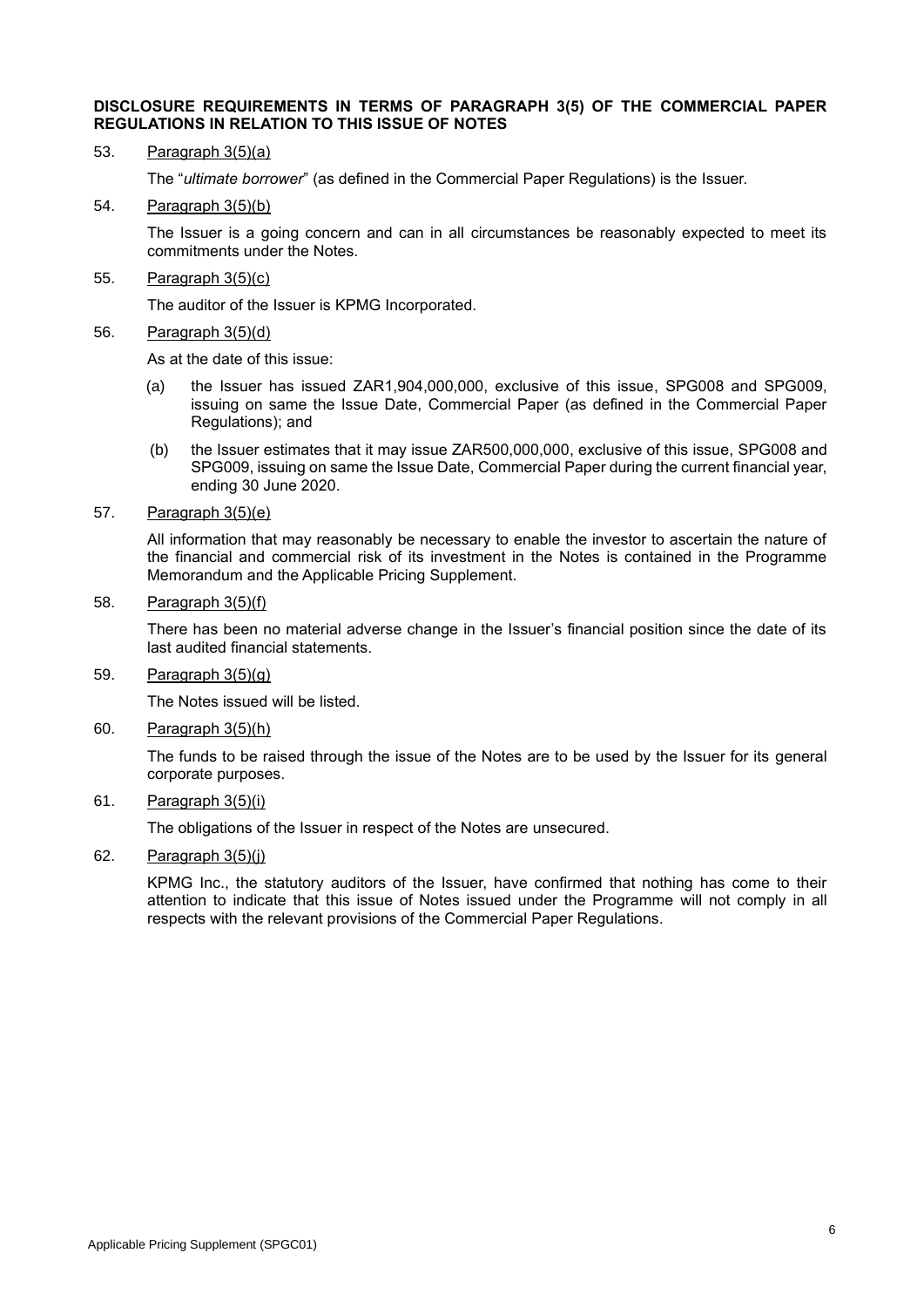# **Responsibility:**

The Issuer certifies that to the best of its knowledge and belief there are no facts that have been omitted from the Programme Memorandum or this Applicable Pricing Supplement which would make any statement false or misleading and that all reasonable enquiries to ascertain such facts have been made as well as that the Programme Memorandum together with this Applicable Pricing Supplement, contains all information required by law and the Debt Listings Requirements of the JSE. The Issuer accepts full responsibility for the accuracy of the information contained in the Programme Memorandum, the Applicable Pricing Supplement, the annual financial statements and the integrated reports of the Issuer and any amendments or supplements to the aforementioned documents, except as otherwise stated therein.

The JSE takes no responsibility for the contents of the Programme Memorandum read with this Applicable Pricing Supplement, the integrated reports, which include the annual financial statements of the Issuer, and any amendments or supplements to the aforementioned documents. The JSE makes no representation as to the accuracy or completeness of the Programme Memorandum read with this Applicable Pricing Supplement, the integrated reports, which include the annual financial statements of the Issuer and any amendments or supplements to the aforementioned documents and expressly disclaims any liability for any loss arising from or in reliance upon the whole or any part of the aforementioned documents. The JSE's approval of the registration of this Programme Memorandum and listing of the Notes is not to be taken in any way as an indication of the merits of the Issuer or of the Notes and that, to the extent permitted by law, the JSE will not be liable for any claim whatsoever.

As at the date of this Applicable Pricing Supplement, the Issuer confirms that the authorised Programme Amount of ZAR5,000,000,000 has not been exceeded.

Application was hereby made to list this issue of Notes on 15 October 2019.